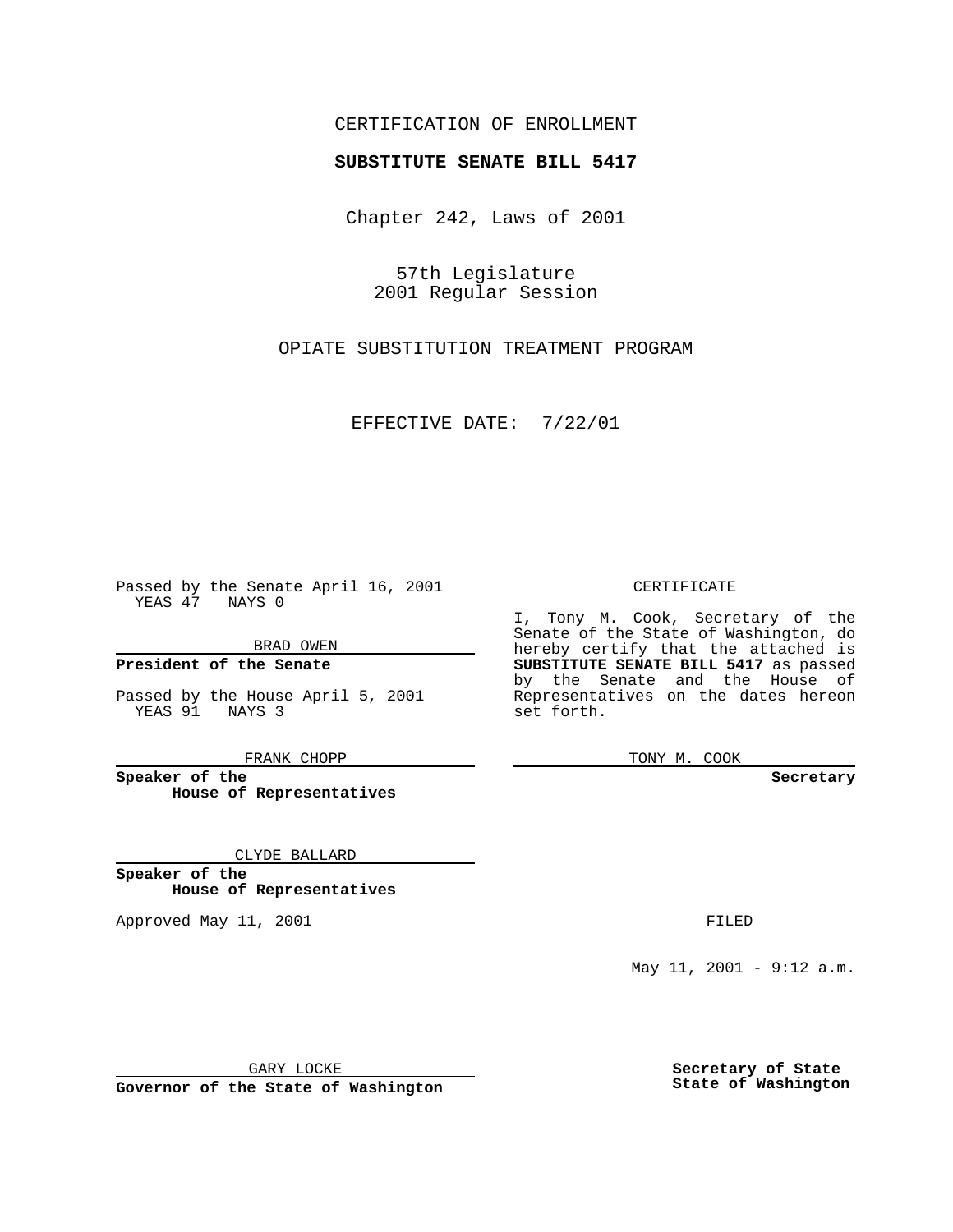## **SUBSTITUTE SENATE BILL 5417** \_\_\_\_\_\_\_\_\_\_\_\_\_\_\_\_\_\_\_\_\_\_\_\_\_\_\_\_\_\_\_\_\_\_\_\_\_\_\_\_\_\_\_\_\_\_\_

\_\_\_\_\_\_\_\_\_\_\_\_\_\_\_\_\_\_\_\_\_\_\_\_\_\_\_\_\_\_\_\_\_\_\_\_\_\_\_\_\_\_\_\_\_\_\_

AS AMENDED BY THE HOUSE

Passed Legislature - 2001 Regular Session

**State of Washington 57th Legislature 2001 Regular Session**

**By** Senate Committee on Human Services & Corrections (originally sponsored by Senators Patterson, Long, Hargrove, Stevens, Kline and Winsley)

READ FIRST TIME 02/19/01.

1 AN ACT Relating to opiate substitution treatment programs; and 2 amending RCW 70.96A.400, 70.96A.410, and 70.96A.420.

3 BE IT ENACTED BY THE LEGISLATURE OF THE STATE OF WASHINGTON:

4 **Sec. 1.** RCW 70.96A.400 and 1995 c 321 s 1 are each amended to read 5 as follows:

 The state of Washington declares that there is no fundamental right to opiate substitution treatment. The state of Washington further 8 declares that while ((methadone and other like pharmacological)) opiate 9 substitution drugs( $(\tau)$ ) used in the treatment of opiate dependency are addictive substances, that they nevertheless have several legal, important, and justified uses and that one of their appropriate and legal uses is, in conjunction with other required therapeutic procedures, in the treatment of persons addicted to or habituated to 14 opioids. Opiate substitution treatment should only be used for participants who are deemed appropriate to need this level of intervention and should not be the first treatment intervention for all opiate addicts.

18 Because ((methadone and other like pharmacological)) opiate 19 substitution drugs, used in the treatment of opiate dependency are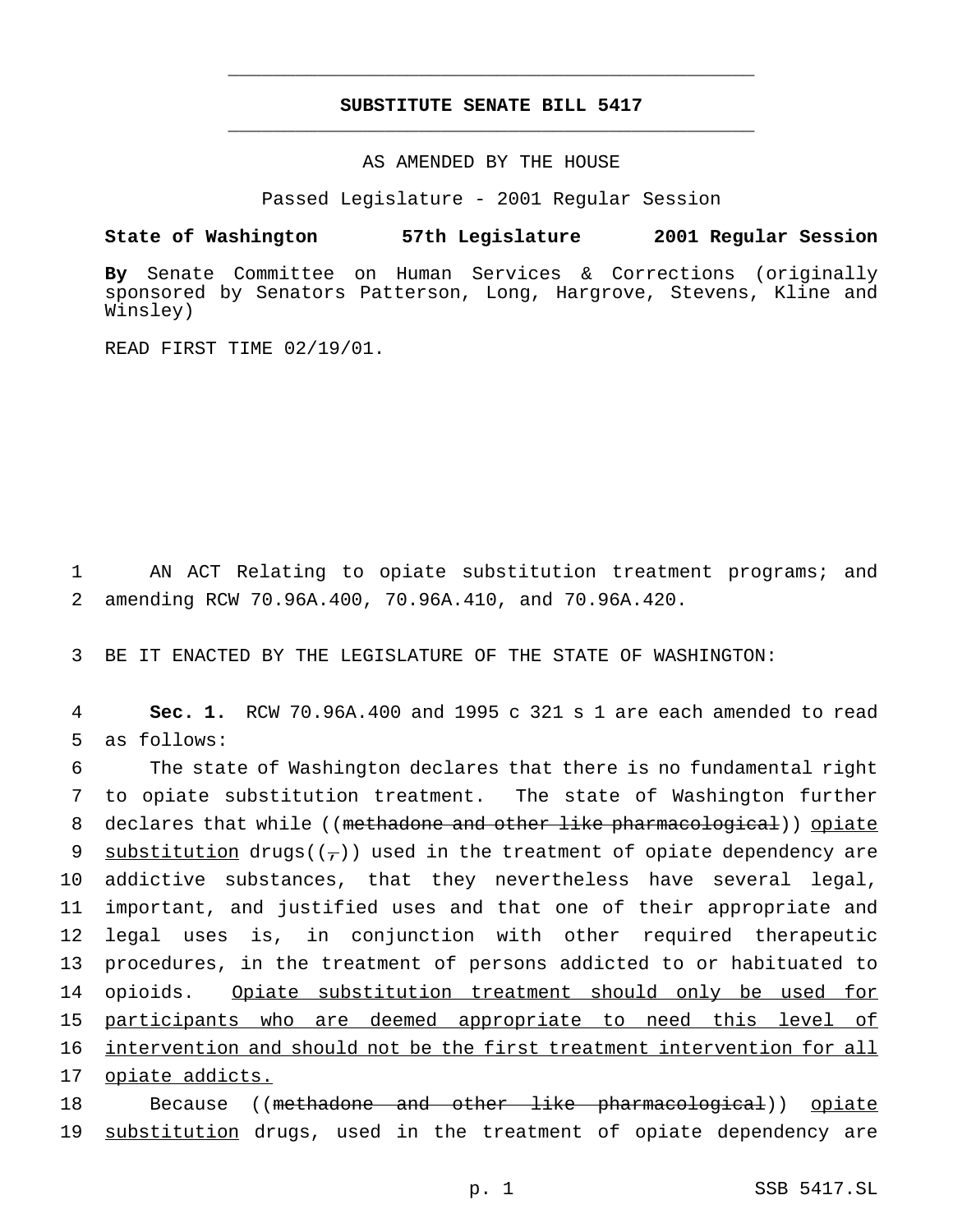addictive and are listed as a schedule II controlled substance in 2 chapter 69.50 RCW, the state of Washington ((and authorizing counties 3 on behalf of their citizens have)) has the legal obligation and right to regulate the use of opiate substitution treatment. The state of Washington declares its authority to control and regulate carefully, in 6 ((cooperation)) consultation with ((the authorizing)) counties and 7 cities, all clinical uses of ((methadone and other pharmacological)) 8 opiate substitution drugs used in the treatment of opiate addiction.

 Further, the state declares that the primary goal of opiate substitution treatment is total abstinence from chemical dependency for the individuals who participate in the treatment program. The state recognizes that a small percentage of persons who participate in opiate 13 ((substitute [substitution])) substitution treatment programs require treatment for an extended period of time. Opiate substitution treatment programs shall provide a comprehensive transition program to 16 eliminate chemical dependency( $(+)$ ), including opiate and opiate substitute addiction of program participants.

 **Sec. 2.** RCW 70.96A.410 and 1995 c 321 s 2 are each amended to read as follows:

20 (1) ((A county legislative authority may prohibit opiate substitution treatment in that county. The department shall not 22 certify an opiate substitution treatment program in a county where the county legislative authority has prohibited opiate substitution treatment. If a county legislative authority authorizes opiate substitution treatment programs, it shall limit by ordinance the number of opiate substitution treatment programs operating in that county by 27 <del>limiting the number of licenses granted in that county. If a county</del> 28 has authorized opiate substitution treatment programs in that county, 29 it shall only license opiate substitution treatment programs that comply with the department's operating and treatment standards under this section and RCW 70.96A.420. A county that authorizes opiate substitution treatment may operate the programs directly or through a local health department or health district or it may authorize certified opiate substitution treatment programs that the county 35 <del>licenses to provide the services within the county. Counties shall</del> monitor opiate substitution treatment programs for compliance with the department's operating and treatment regulations under this section and 38 RCW 70.96A.420.

SSB 5417.SL p. 2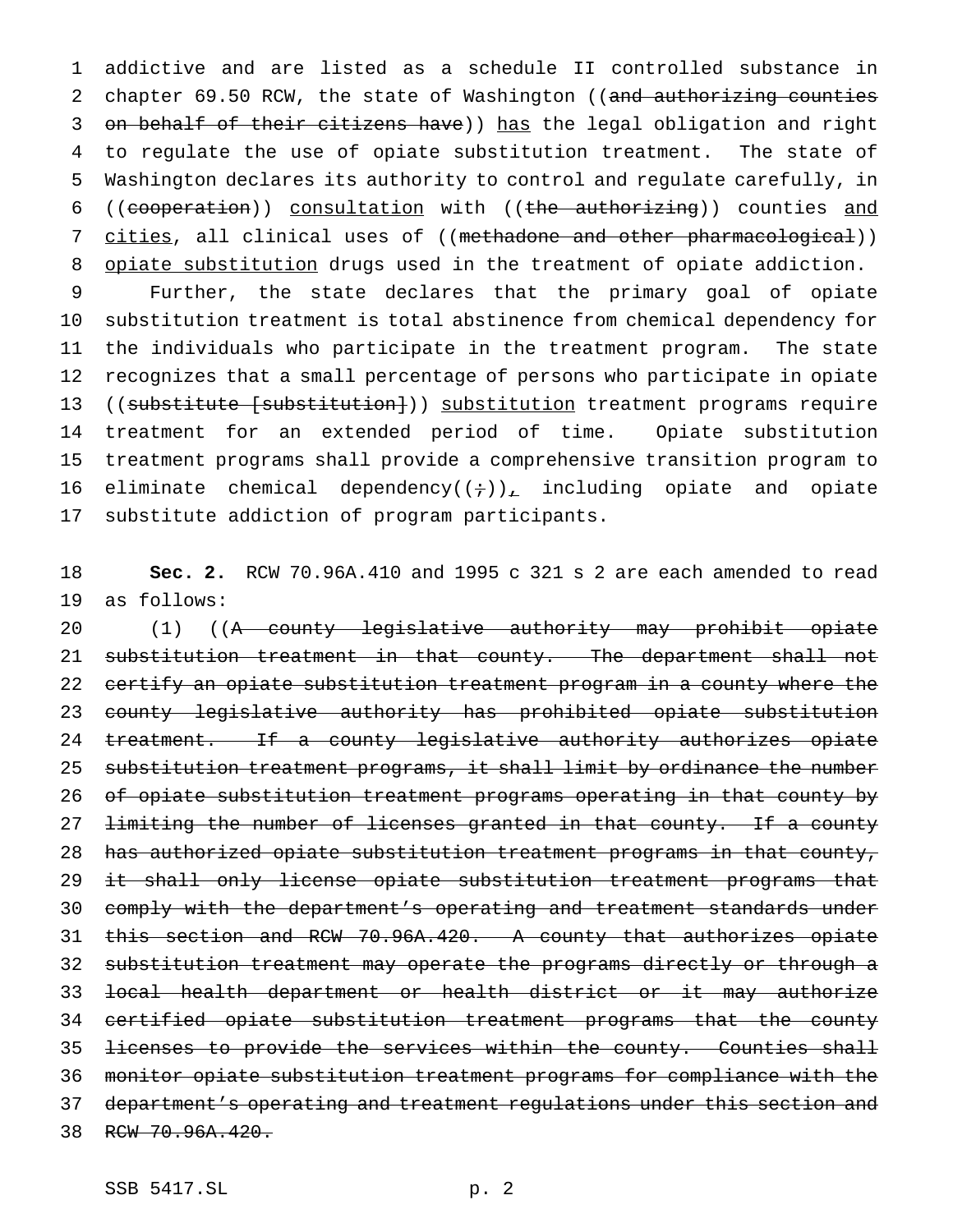1 (2) A county that authorizes opiate substitution treatment programs 2 shall develop and enact by ordinance licensing standards, consistent 3 with this chapter and the operating and treatment standards adopted 4 under this chapter, that govern the application for, issuance of, 5 renewal of, and revocation of the licenses. Certified programs 6 existing before May 18, 1987, applying for renewal of licensure in 7 subsequent years, that maintain certification and meet all other 8 requirements for licensure, shall be given preference.

9 (3) In certifying programs, the department shall not discriminate 10 against an opiate substitution treatment program on the basis of its 11 corporate structure. In licensing programs, the county shall not 12 discriminate against an opiate substitution treatment program on the 13 basis of its corporate structure.

 $14$   $(4)$ )) For purposes of this section, "area" means the county in 15 which an applicant proposes to locate a certified program and counties 16 adjacent, or near to, the county in which the program is proposed to be 17 located.

18 When making a decision on an application for certification of a 19 program, the department shall:

20 (a) Consult with the county legislative authorities in the area in 21 which an applicant proposes to locate a program and the city 22 legislative authority in any city in which an applicant proposes to 23 locate a program;

24 (b) Certify only programs that will be sited in accordance with the 25 appropriate county or city land use ordinances. Counties and cities 26 may require conditional or special use permits with reasonable 27 conditions for the siting of programs. Pursuant to RCW 36.70A.200, no 28 local comprehensive plan or development regulation may preclude the 29 siting of essential public facilities;

# 30 (c) Not discriminate in its certification decision on the basis of 31 the corporate structure of the applicant;

 (d) Consider the size of the population in need of treatment in the 33 area in which the program would be located and certify only applicants 34 whose programs meet the necessary treatment needs of that population; (e) Demonstrate a need in the community for opiate substitution treatment and not certify more program slots than justified by the need 37 in that community. No program shall exceed three hundred fifty participants unless specifically authorized by the county in which the program is certified;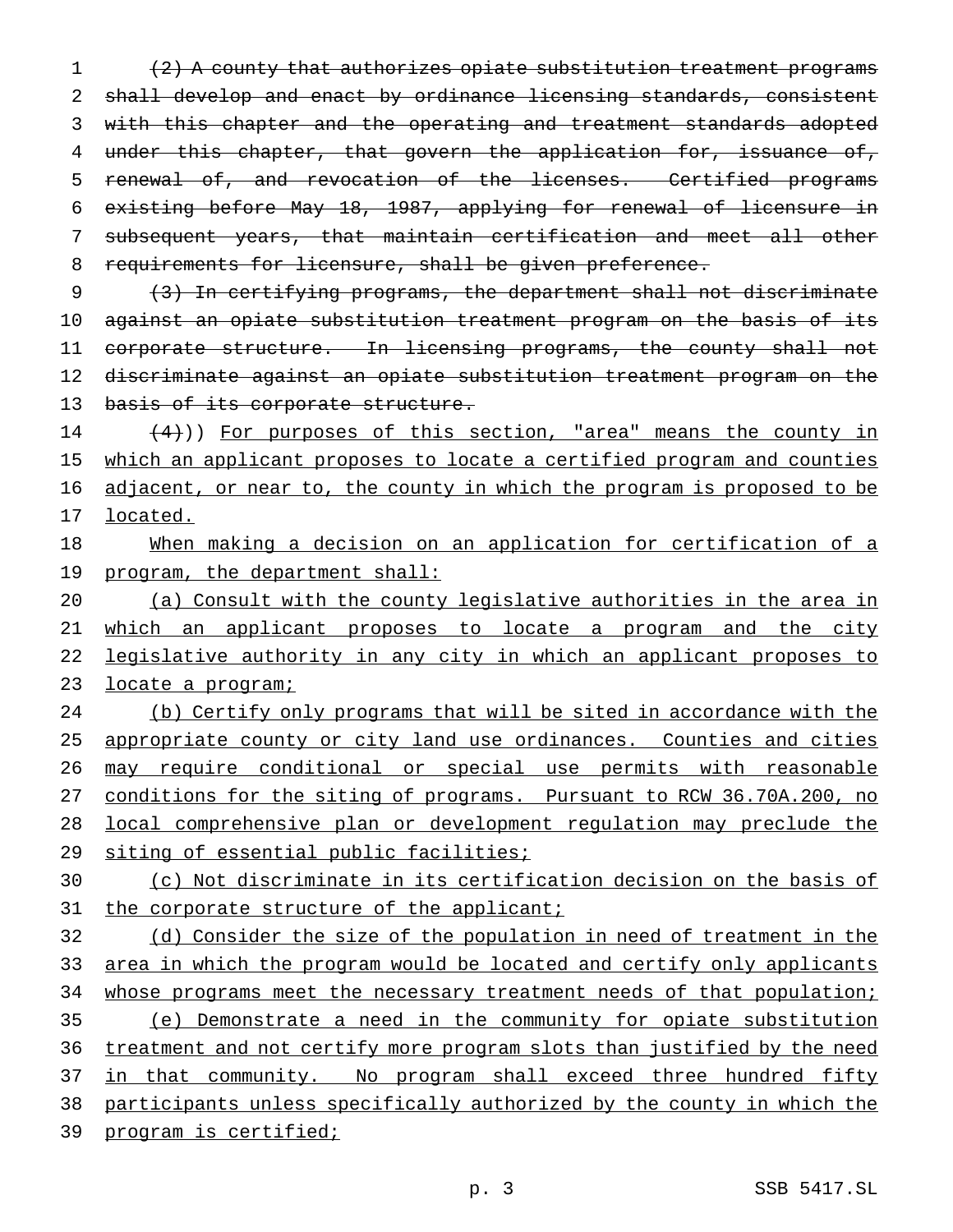1 (f) Consider the availability of other certified programs near the 2 area in which the applicant proposes to locate the program;

3 (g) Consider the transportation systems that would provide service 4 to the program and whether the systems will provide reasonable 5 opportunities to access the program for persons in need of treatment; 6 (h) Consider whether the applicant has, or has demonstrated in the 7 past, the capability to provide the appropriate services to assist the 8 persons who utilize the program in meeting goals established by the 9 legislature, including abstinence from opiates and opiate substitutes, 10 obtaining mental health treatment, improving economic independence, and 11 reducing adverse consequences associated with illegal use of controlled 12 substances. The department shall prioritize certification to 13 applicants who have demonstrated such capability;

14 (i) Hold at least one public hearing in the county in which the 15 facility is proposed to be located and one hearing in the area in which 16 the facility is proposed to be located. The hearing shall be held at 17 a time and location that are most likely to permit the largest number 18 of interested persons to attend and present testimony. The department 19 shall notify all appropriate media outlets of the time, date, and 20 location of the hearing at least three weeks in advance of the hearing. 21 (2) A program applying for certification from the department and a 22 program applying for a contract from a state agency that has been 23 denied the certification or contract shall be provided with a written 24 notice specifying the rationale and reasons for the denial. ((A 25 program applying for a license or a contract from a county that has 26 been denied the license or contract shall be provided with a written 27 notice specifying the rationale and reasons for the denial.

 $(5)$  A license is effective for one calendar year from the date of issuance. The license shall be renewed in accordance with the provisions of this section for initial approval; the goals for treatment programs under RCW 70.96A.400; the standards set forth in RCW 32 70.96A.420; and the rules adopted by the secretary.

33  $(6)$  (3) For the purpose of this chapter, opiate substitution 34 treatment means:

35 (a) Dispensing an opiate substitution drug approved by the federal 36 drug administration for the treatment of opiate addictioni and

37 (b) Providing a comprehensive range of medical and rehabilitative 38 services.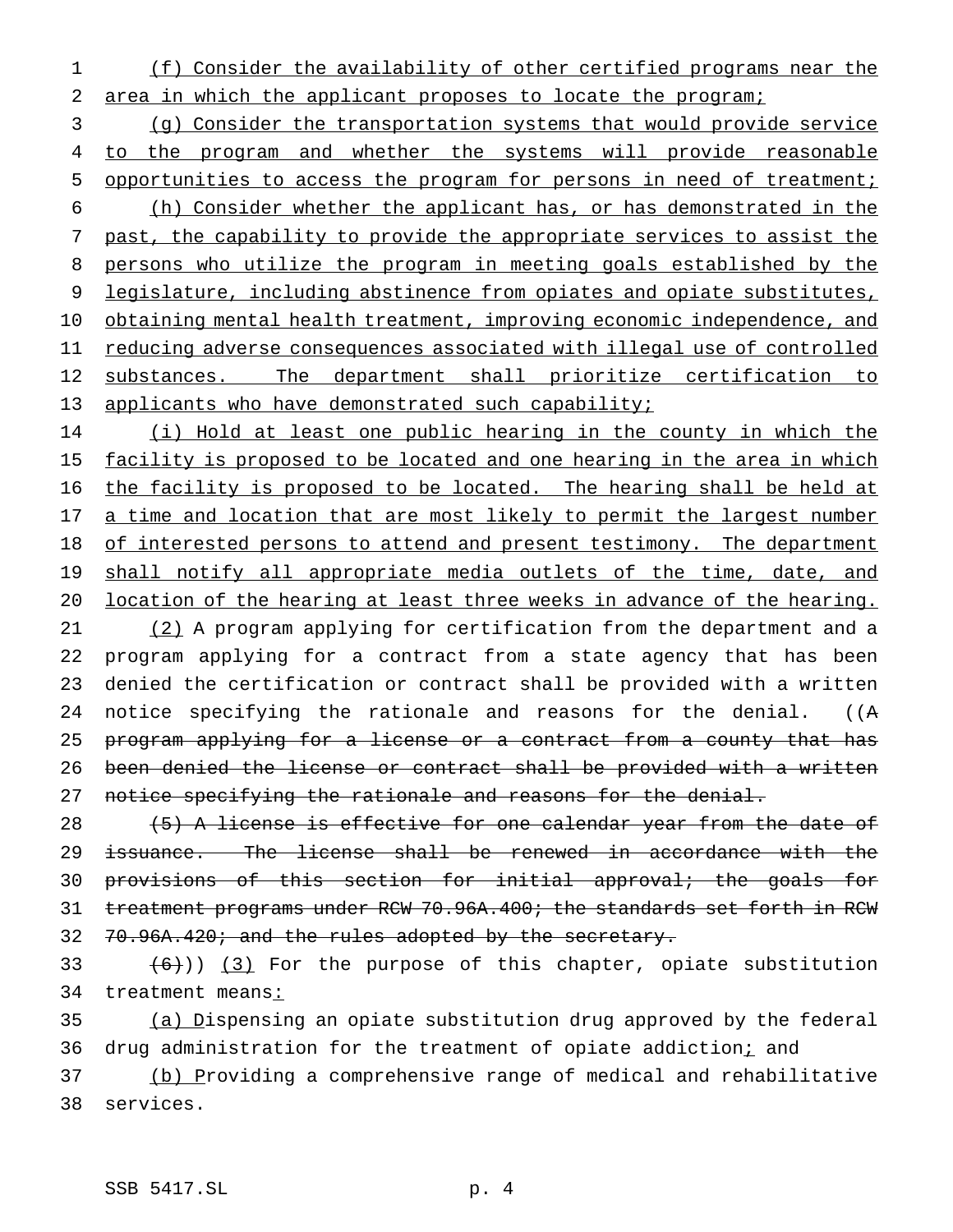**Sec. 3.** RCW 70.96A.420 and 1998 c 245 s 135 are each amended to read as follows:

 (1) The department, in consultation with opiate substitution 4 treatment service providers and counties ((authorizing opiate 5 substitution treatment programs) and cities, shall establish statewide treatment standards for certified opiate substitution treatment 7 programs. The department ((and counties that authorize opiate 8 substitution treatment programs)) shall enforce these treatment standards. The treatment standards shall include, but not be limited to, reasonable provisions for all appropriate and necessary medical procedures, counseling requirements, urinalysis, and other suitable 12 tests as needed to ensure compliance with this chapter. ((A opiate substitution treatment program shall not have a caseload in excess of 14 three hundred fifty persons.))

 (2) The department, in consultation with opiate substitution 16 treatment programs and counties ((authorizing opiate substitution 17 treatment programs)), shall establish statewide operating standards for 18 certified opiate substitution treatment programs. The department ((and 19 counties that authorize opiate substitution treatment programs)) shall enforce these operating standards. The operating standards shall include, but not be limited to, reasonable provisions necessary to 22 enable the department and ((authorizing)) counties to monitor certified and licensed opiate substitution treatment programs for compliance with this chapter and the treatment standards authorized by this chapter and to minimize the impact of the opiate substitution treatment programs upon the business and residential neighborhoods in which the program is located.

 (3) The department shall establish criteria for evaluating the compliance of opiate substitution treatment programs with the goals and standards established under this chapter. As a condition of certification, opiate substitution programs shall submit an annual report to the department and county legislative authority, including data as specified by the department necessary for outcome analysis. The department shall analyze and evaluate the data submitted by each treatment program and take corrective action where necessary to ensure compliance with the goals and standards enumerated under this chapter. 37 (4) Before January 1st of each year, the secretary shall submit a report to the legislature and governor. The report shall include the number of persons enrolled in each treatment program during the period